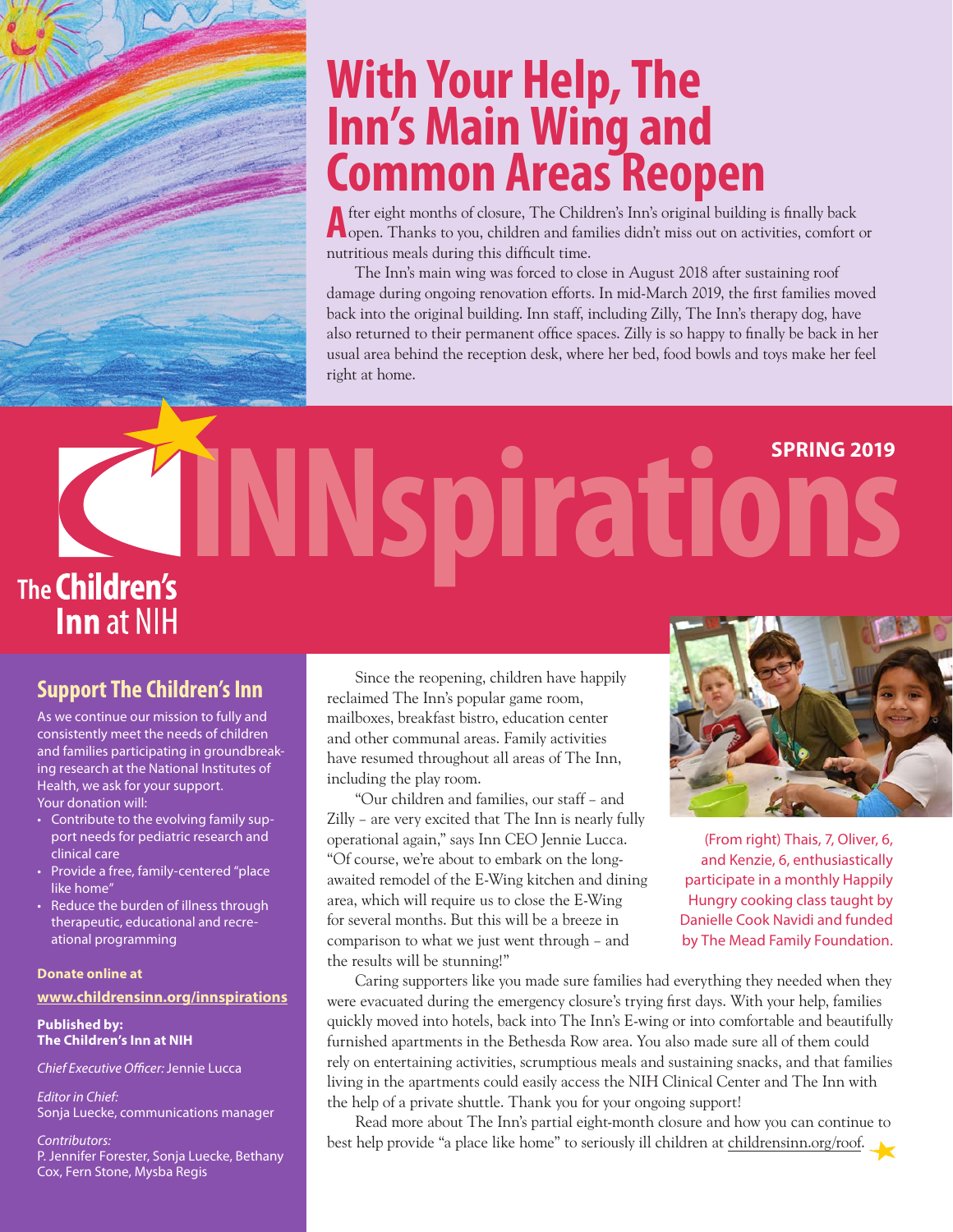

**First photo:** Legislators and NIH leadership staff gather around Inn resident Abram, 8, (front center) of Missouri and his family as well as Inn CEO Jennie Lucca (third from right) during The Children's Inn's 2019 Congressional Networking Reception. **Second photo: Martina McBride** performs in support of The Children's Inn at NIH thanks to the Rock and Roll for Children Foundation.



The Inn's E-Wing kitchen will be remodeled over the summer months. Materials and appliances used in the kitchen will be tested for potential installation throughout the building as part of The Inn's strategic plan #INN2025.

## Legislators Praise and Martina McBride Sings for The Inn

Congressional Networking Reception: Even before the official start of The Children Inn's fourth annual Congressional Networking Reception, the Foyer of the Rayburn **ongressional Networking Reception**: Even before the official start of The Children's House Office Building was abuzz with legislators, NIH leaders and their respective staff, along with Children's Inn representatives. All were gathered to support The Children's Inn at NIH and the important role The Inn plays in advancing pediatric clinical research studies at the NIH.

Speakers included Children's Inn CEO Jennie Lucca; NIH Director Dr. Francis Collins; Sen. Roy Blunt, R.-Mo.; Rep. Tom Cole, R.-Okla.; Sen. Chris Van Hollen, D.-Md.; and Rep. Debbie Dingell, D.-Mich. Master of ceremonies was journalist and author Cokie Roberts, who also serves on The Children's Inn's board of directors.

Inn resident Abram, 8, of Missouri brought tears to the eyes of many when he described how The Inn's therapy dog, Zilly, helped him master painful injections and that the chance to throw the first pitch at a Nationals game as part of a Children's Inn outing was the best day of his life. View photos from the event online at childrensinn.org/congressional2019 **Rock and Roll for Children Foundation Concert:** Country star Martina McBride headlined The Rock and Roll for Children Foundation's fourth annual concert to benefit The Children's Inn at The Fillmore in Silver Spring in March. Hundreds of music fans attended the concert and silent auction that gave guests a chance to bid on trips and vacations, music memorabilia and raised more than \$50,000 for The Children's Inn.

"Martina McBride gave a beautiful performance," says Jennie Lucca, CEO of The Children's Inn at NIH. "We're so grateful to Jon Belinkie and Lou Marmon, founders of the Rock and Roll for Children Foundation, for continuing to support The Children's Inn through this great event to help more seriously ill children." Learn more about the event and view photos at childrensinn.org/martina

## Keeping You in the Know: #INN2025 Update

**Thanks to generous people like you, lodging, activities and meals are free for families and** young adults staying at The Children's Inn while they are participating in groundbreaking clinical research studies at the NIH. With the help of our #INN2025 strategic plan, your support will accelerate The Inn's impact on medical discovery and care. Here's an update on #INN2025 progress:

After vetting master planners, The Inn has hired Gensler Architects to help create a more comfortable, technology-driven living environment that incorporates the best in hospitality and healthcare facility design for our children and families.

"Our goal is to make staying at The Inn as comfortable and easy for families as possible," says Cathy Morales, The Inn's chief program and services officer. "That includes using technology to stay ahead of maintenance issues, make our check-in process faster, provide a more individualized experience for families in their rooms and better meet families' unique medical needs by installing surface materials that are easy to clean."

Over the spring and summer months, The Inn will renovate its E-Wing kitchen and dining room. As part of the renovation, The Inn is installing new flooring and surface materials to test them for possible later installation throughout The Inn. The Inn will also test new kitchen appliances and make sure every family staying in the E-Wing has access to individual refrigerators. Stay in the know on these and other #INN2025 updates at childrensinn.org/inn2025news.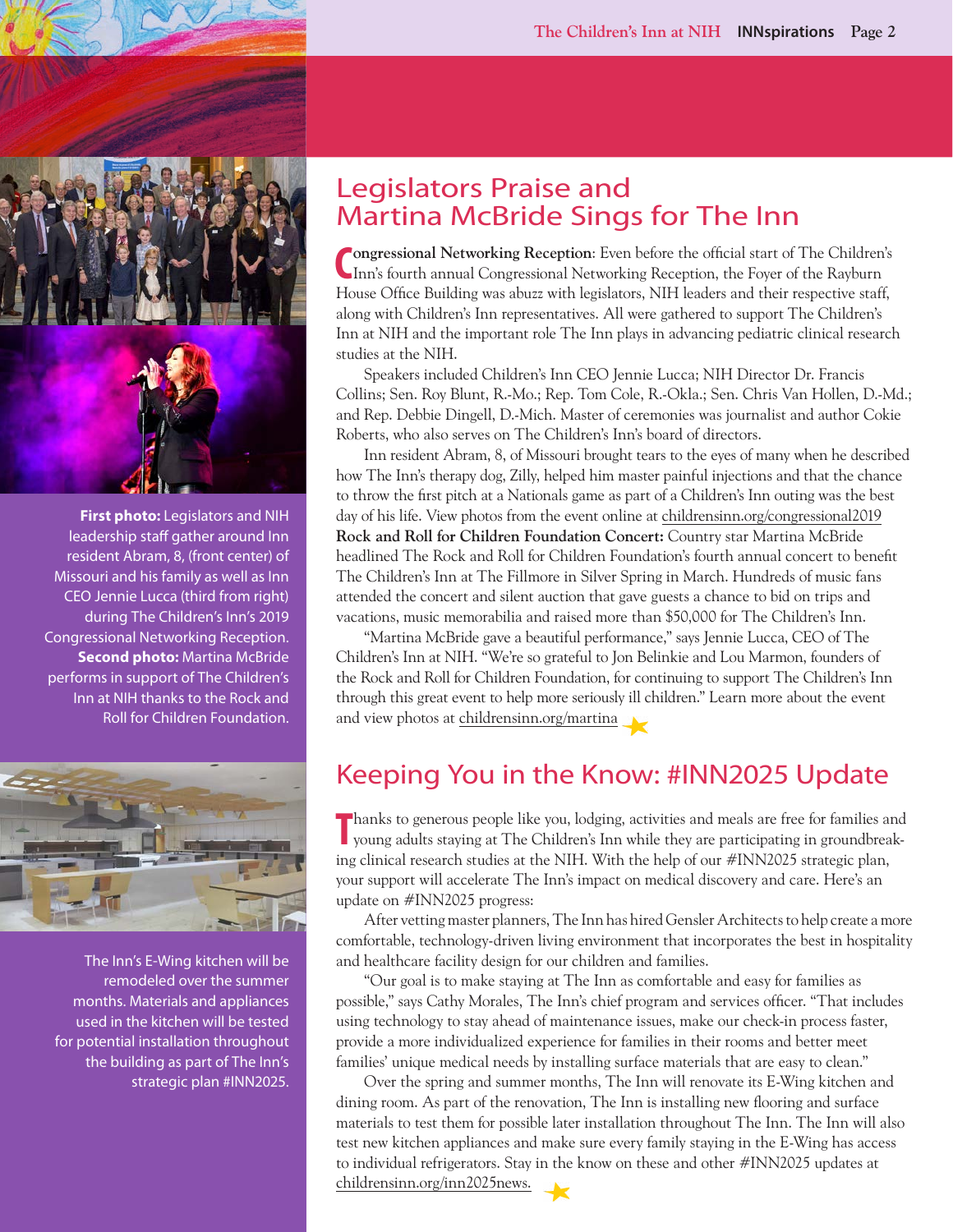

Amber, 9, of California and her parents, Miguel and Leticia (right), along with The Inn's Stephanie Feinberg, admire Amber's portrait painted by Artist Jota Leal in honor of Rare Disease Day. Helping unveil the portrait is Beyond the Diagnosis Founder and CEO Patricia Elaine Weltin, who commissioned the portrait.



To honor the NIH pediatric patients who died from incurable diseases during the past year, NIH Clinical Center and Children's Inn staff hung feathers and lit candles in the children's memory as part of the NIH Clinical Center's 25th Annual Pediatric Remembrance Ceremony.

## Family of Amber, 9, Thanks You for Your Support at 2019 NIH Rare Disease Day

**I**<sup>t's</sup> been a big year for Amber, 9, of California. In February, she celebrated the one anniversary of her gene therapy injection at the NIH Clinical Center and helped t's been a big year for Amber, 9, of California. In February, she celebrated the one-year welcome first lady Melania Trump to The Children's Inn. On Feb. 28, she played a major role in highlighting the importance of gene therapy advancements in helping rare disease patients like herself as part of the 2019 NIH Rare Disease Day.

Born with giant axonal neuropathy (GAN), a highly rare disease that progressively limits her nerve and muscle functioning, Amber's family was elated to learn their daughter was eligible to participate in a gene therapy trial at the National Institute of Neurological Disorders and Stroke (NINDS). The potential for gene therapy to treat and even cure rare genetic diseases like Amber's is highly promising. But families like Amber's need support from donors like you and The Inn.

"I'm really grateful for The Children's Inn for helping us," Amber's dad, Miguel said. "I don't know that we could do this without The Inn's support."

Also as part of Rare Disease Day, Amber was chosen to have her portrait painted by Artist Jota Leal for "Beyond the Diagnosis," an exhibit of portraits of children with rare diseases painted by a group of volunteer artists for the Rare Disease United Foundation, which seeks to increase research and raise awareness of rare diseases. Amber's portrait will travel to various rare disease exhibits around the country in the years to come. For more information and photos, visit childrensinn.org/rdd2019

## NIH and Children's Inn Staff Hold 25th Annual Pediatric Remembrance Ceremony

The recent NIH Clinical Center's 25th Annual Pediatric Remembrance Ceremony, filled with singing, poetry readings, speeches and presentations, serves to remember, honor with singing, poetry readings, speeches and presentations, serves to remember, honor and grieve the losses of those NIH pediatric patients who died over the past year from incurable diseases.

Dr. Lori Wiener, co-director of the Behavioral Health Core and head of the Psychosocial Support and Research Program at the National Cancer Institute's Center for Cancer Research's Pediatric Oncology Branch, focused her keynote address on the importance of storytelling in learning about and addressing difficult topics. When she discovered a lack of stories about children dying from rare or incurable diseases geared toward children under 12, she set out to write one herself in an effort to help terminally ill children and their families with a story that they can relate to. Written with co-author Meaghann Weaver, a pediatric oncologist and former NCI fellow, Wiener shared "The Gift of Gerbert's Feathers," which tells the story of a brave but sick gosling and his family who come to terms with Gerbert's death. Read more about the ceremony online at childrensinn.org/remembrance2019

> Donate online at **www.childrensinn.org/innspirations** to make childhood possible today and a cure possible tomorrow.